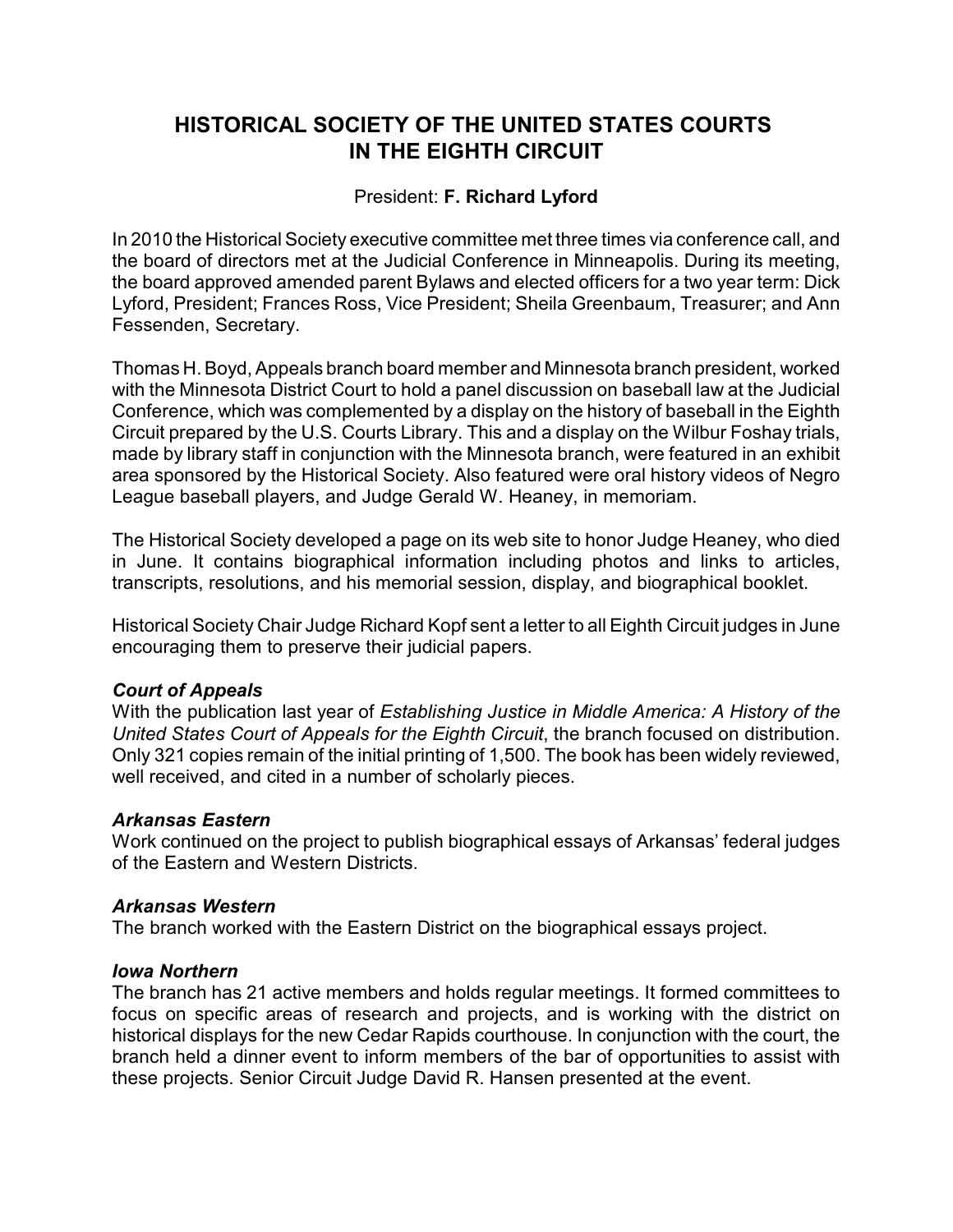#### *Iowa Southern*

The branch continues to assist Friends of the Iowa Judiciary with videos of former Iowa Supreme Court justices. Work also continues on updating the district's history, *No One is Above the Law*.

## *Minnesota*

The branch completed a display on the Wilbur Foshay trials, depicting Depression era Minneapolis and including biographies of Judges Molyneaux, Nordbye, and John Sanborn. It is on exhibit in the Minneapolis courthouse lobby. The branch also collaborated on a panel discussion with Senior Judges Alsop, Magnuson, Rosenbaum, Doty, and Kyle, who shared their collective experiences on the court from 1975 to the present.

## *Missouri Eastern*

Final edits are being completed in Judge Edward Filippine's oral history DVD, which will be on display in the Eagleton Courthouse's Learning Center. Judge Donald Stohr's interview was taped and is being transcribed. An initial interview was conducted with Judge William Webster in Washington, D.C., and his taping will be scheduled. Mr. Burton Boxerman has drafted 7 chapters of the district's history.

## *Missouri Western*

The court hired The Design Minds of Alexandria, Virginia to create a permanent, public display in the Whittaker Courthouse in Kansas City. It will present the history of the court; its district, magistrate and bankruptcy judges; historically significant cases; and have sections on citizenship, the judicial process, and jury service. Three authors are tentatively lined up to speak to the membership. The branch has raised approximately \$9,500 in the last 12 months and efforts are underway to raise an additional \$15,000 before March 2011. It has an active balance of \$17,654.47, raised from members and firms.

#### *Nebraska*

Progress continues on the project to publish a written history of the district; the branch held several meetings with authors Mark Scherer and John Wunder. The branch authorized \$5,000 in expenses to publish and disseminate Judge Warren Urbom's memoirs regarding his decades of experience as a lawyer and a judge. Judge Urbom's manuscript has been completed and is under review by the editors of the University of Nebraska Press.

#### *North Dakota*

The branch continued its project to display the presidential oaths of office for judges in their respective courthouses: Judge Bruce Van Sickle in Minot, Judge Ronald Davies in Grand Forks, and Judge John Kelly in Fargo. It also continues to collect courtroom and chambers artifacts, most notably those of Judge Rodney Webb, who died in 2009. Judge Bright also donated several items.

#### *South Dakota*

Completing the oral histories of Senior Judges Lawrence Piersol and Charles Kornmann are priorities in the coming year. Digital recordings of Judge Jeffrey Viken and Judge Roberto Lange's investiture ceremonies were added to the district court archives.